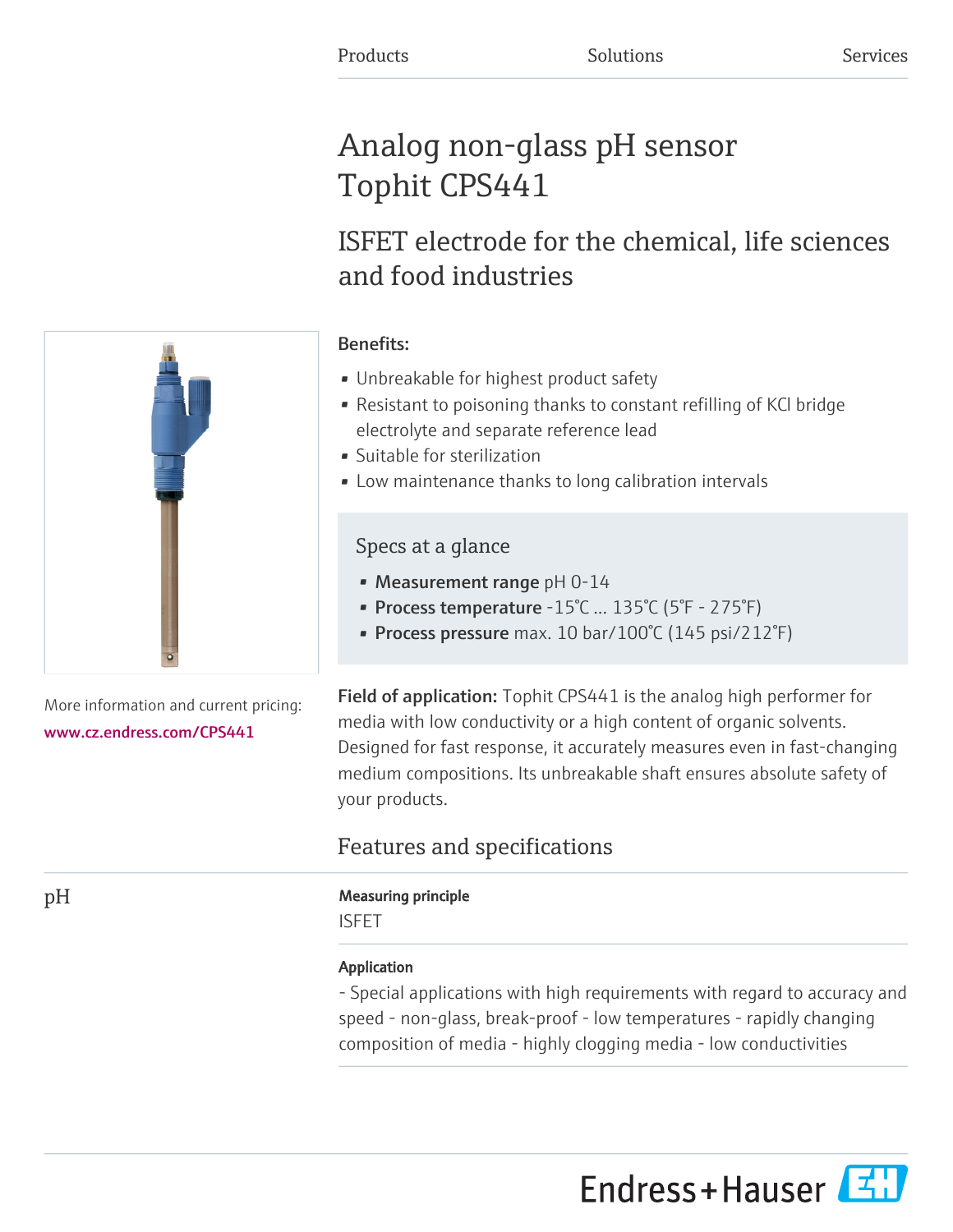#### pH Characteristic

- Ion sensitive field effect transistor (ISFET) technology - overhead installation - rapid response at low temperatures - lower amount of maintenance required than with glass - 3A

#### Measurement range

pH 0-14

#### Measuring principle

- Ceramic diaphragm - liquid lead

#### Design

- All shaft lengths with temperature sensor

#### **Material**

Peek / metal oxide / ceramic / EPDM

#### Dimension

Diameter: 12 mm (0.47 inch) Shaft lengths: 120, 225, 360, 425 mm (4.72/8.86/14.2/16.7 inch)

#### Process temperature

-15°C ... 135°C (5°F - 275°F)

#### Process pressure

max. 10 bar/100°C (145 psi/212°F)

#### Temperature sensor

Optional with integrated Pt1000

#### Ex certification

ATEX FM

#### Connection

TOP68 connection head